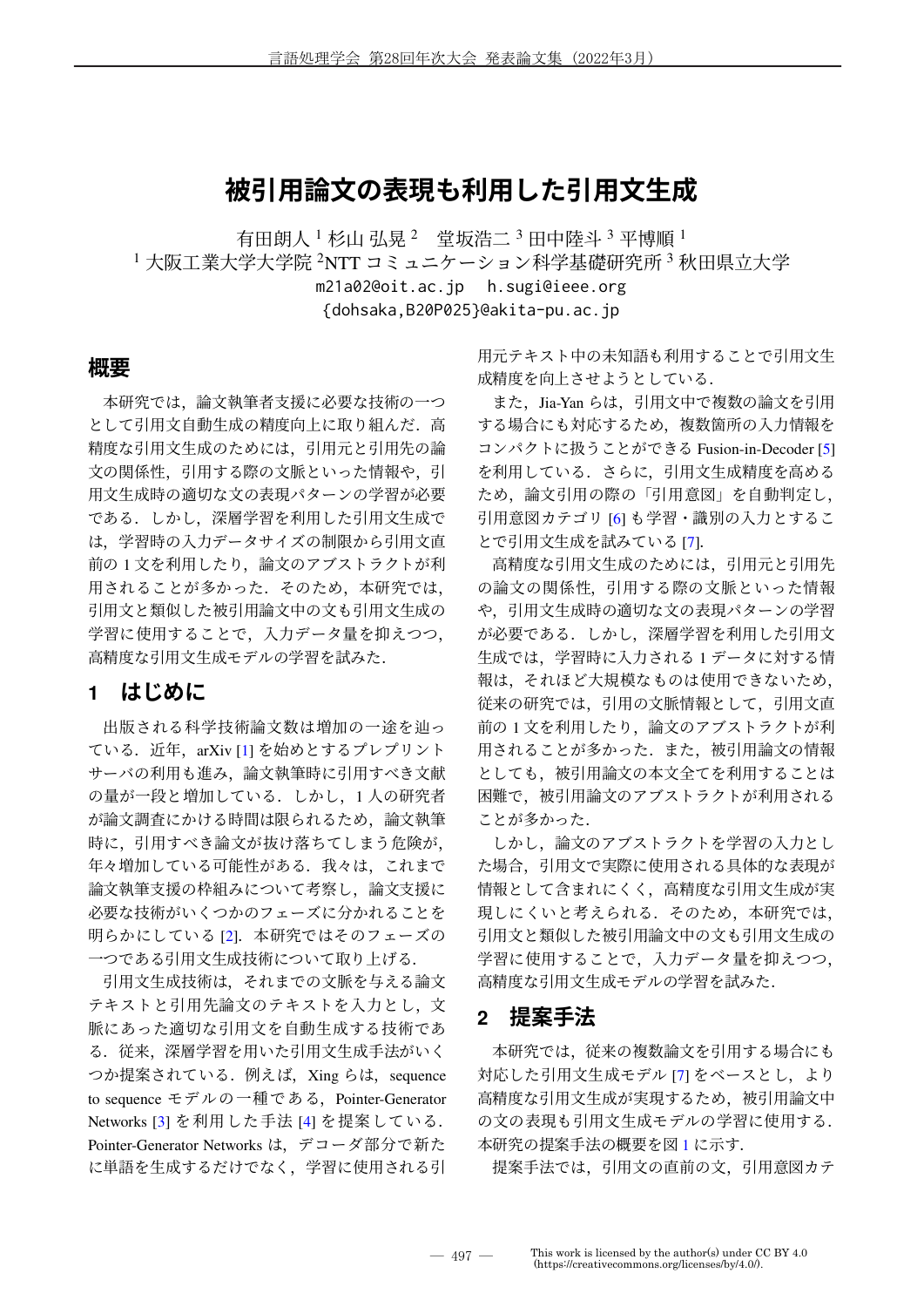

**図 2** 本研究で扱う用語について

ゴリ,被引用論文中の,引用文に文類似度が近い文 集合を入力とし、正解の引用文を生成させるような 学習を Fusion-in-Decoder [5] を用いて行う.

Jia-Yan らの手法 [7] では、被引用論文の情報とし て,被引用論文のアブストラクトが用いられていた のに比べ,提案手法では,被引用論文中の文の情報 も学習することで,引用文の文の表現がより的確な ものになることが期待される.

なお,本研究で使用する「引用文」,「引用論文概 要」等の用語の関係を図 2 に示す.

## **3 評価実験**

### **3.1 評価用データ**

評価用データには、Xing らが作成した citation generation データセット [4] を用いた.このデータ セットは, ACL Anthology Network(AAN) コーパス [8] 中の 1000 件の論文の引用文に対し,引用文献情報

と引用文正解をアノテーションしたデータセットで ある.1000 件の論文のうち,600 件が訓練データ, 400 件がテストデータである.

ただし、我々が確認したところ、一部のテスト データが訓練データに含まれていることが確認され たため,本研究では,重複した 103 件のデータを訓 練データから除外して実験を行った.

### **3.2 実験設定**

引用直前文は,引用文直前の 2 文を使用した.

被引用論文の文については,被引用論文の概要を 除く論文本文全体のテキストから引用文に類似性の 高い文を抽出して使用した.SentenceBERT[9] を用 いて得られた文ベクトルについて,引用文とコサイ ン類似度で類似度 0.6 以上の上位 6 文を使用した. 類似度 0.6 以上の文が 6 文ない場合は、類似度上位 3 文を学習時に使用した. テスト時は、引用文直前 文と類似度の高い上位 6 文を入力に使用した.これ らの類似文は,学習時,テスト時ともに文を連結し て入力とした.

引用意図カテゴリは,生成する引用文の傾向を引 用意図カテゴリで狭めることで,より意図する知識 が抽出されること,引用意図カテゴリごとにおける 特徴的な単語がより多く生成され,精度が上がるの ではないかと考え利用した.め,あらかじめ引用文 に対して Cohan らの引用意図推測モデル [6] を利用 し,引用意図カテゴリを擬似的に付与したものを用 いた.

実験では,学習,識別モデルとして Fusion-in-Decoder [5] を用い,引用文生成モデルの事前学習済 みモデルに, T5[10] を用いた.

#### **3.3 実験結果**

実験結果を表1に示す. まず、被引用論文の概要 と本文どちらが精度に貢献しているかを検証する ため,引用側の情報を引用論文概要にして,被引用 論文の情報をアブストラクト,論文本文の類似文に 変更した場合の実験を行った.ROUGE-1 の評価で 0.15 ポイントとわずかに,被引用論文の内容を入力 した時が高かった.しかし,ROUGE-2,ROUGE-L の評価ではそれぞれ 0.06 ポイント,1.1 ポイント低 い結果となった.

このことから,被引用文の内容と被引用論文の概 要にはほとんど違いがない,もしくは,引用論文の 概要と被引用論文の概要,引用論文の概要と被引用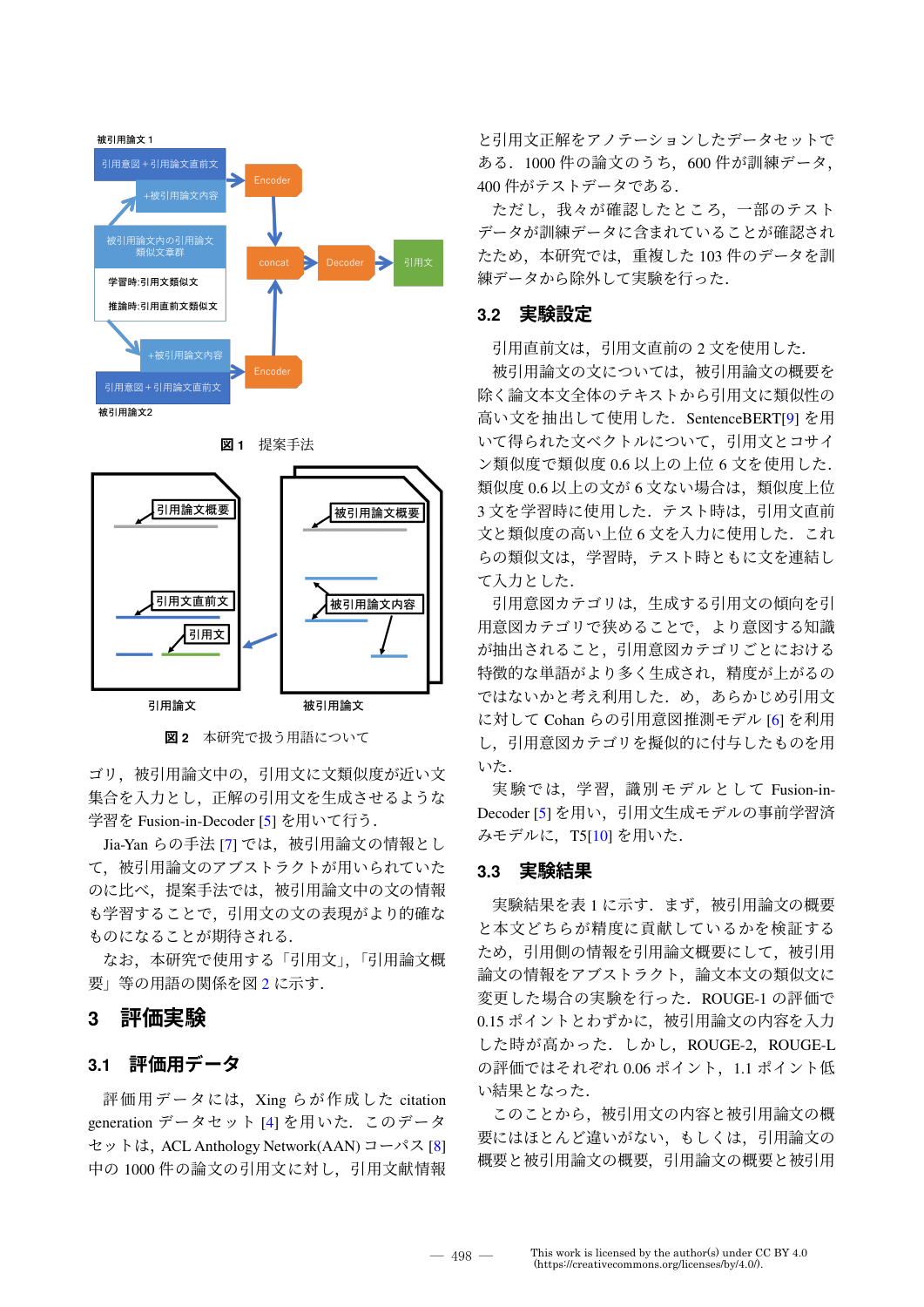**表 1** 実験結果

| 入力データ                 |       | ROUGE-1 ROUGE-2 ROUGE-L |       |
|-----------------------|-------|-------------------------|-------|
| 引用論文の概要, 被引用論文の概要     | 20.87 | 2.60                    | 15.40 |
| 引用論文の概要,被引用論文本文中の類似文  | 21.02 | 2.54                    | 14.30 |
| 引用論文の直前文. 被引用論文の概要    | 1944  | 2.14                    | 14 11 |
| 引用論文の直前文,被引用論文本文中の類似文 | 22.08 | 3.43                    | 16.52 |

#### **図 3** 提案手法による引用文生成の例

### 引用文直前文 (入力):

Such an extraction-based definition of summarization has also been quite common in most existing general summarization work #OTHEREFR. By definition in order to generate an impact summary of a paper, we must look at how other papers cite the paper, use this information to infer the impact of the paper, and select sentences from the original paper that can reflect the inferred impact.

被引用論文中の類似文 (入力):

We believe that similar improvements can be achieved on other discourse annotation tasks in the scientific literature domain. For such information access and retrieval purposes, the relevance of a citation within a paper is often crucialIn particular,we plan to investigate the use of scientific attribution information for the citation function classification task.To demonstrate the use of automatic scientific attribution classification, we studied its util- ity for one well known discourse annotation taskIn bibli- ographic information retrieval, anchor text, i.e., the context of a citation can be used to charac- terise (index) the cited paper using terms out- side of that paperIn particular, we plan to investigate the use of scientific at- tribution information for the citation function classification task.

#### 引用文 (正解):

This is because in citations, the discussion of the paper cited is usually mixed with the content of the paper citing it, and sometimes also with discussion about other papers cited #REFR.

提案手法による引用文生成の結果:

This paper, use the citation-based approach of #REFR to select sentences from the original paper that reflect the impact of the paper.

論文の内容それぞれの関係においては大きく違いが ないということが考えられる.

次に,引用論文の直前文を固定し,被引用論文の 概要と内容どちらが精度に貢献しているかを検証し た. ROUGE-1, ROUGE-2, ROUGE-L スコアは,本 文を使用した方がそれぞれ 2.64 ポイント,1.29 ポ イント,2.41 ポイントとすべて向上する結果となっ た.この結果から,引用文の内容を取り入れること で精度が上がるのではないかと考えられる。ただ し,引用文の本文の情報が加わったから精度が上 がったのではなく,引用文直前文がセットで入力さ れがことで精度が向上してのではないかと考えて いる.

図 3 に本提案手法による引用文生成の結果の例 を示す.引用文直前文をキーとし検索をかけたこと で,今回の例においては"citation","paper"という共通 キーワードが入力データにおいて複数回登場してい ることから,重要な単語としての引用文の生成で利 用されやすくなったことが要因で,精度が向上した と考えられる.

# **4 おわりに**

本研究では,引用論文の引用文直前文と,被引用 論文の内容から引用論文の引用文の直前文と類似 している文を新たに学習データに含め,組み合わせ ることで,引用文生成の精度向上を実現した.今後 は,ROUGE 以外の人手等の評価,より大規模な引 用文データセットによる評価なども行っていきたい と考えている.

### **謝辞**

本研究の遂行にあたり,ご助言・ご協力をいただ きました、NTT コミュニケーション科学基礎研究所 成松宏美氏,電気通信大学南泰浩教授,工学院大学 大和淳司教授,名古屋大学東中竜一郎教授,農研機 構菊井玄一郎チーム長に感謝いたします.

## **参考文献**

- [1] Gerry McKiernan. arxiv.org: the los alamos national laboratory e‐print server. **International Journal on Grey Literature**, Vol. 1, pp. 127–138, 2000.
- [2] Hiromi Narimatsu, Kohei Koyama, Kohji Dohsaka, Ryuichiro Higashinaka, Yasuhiro Minami, and Hirotoshi Taira. Task definition and integration for scientific-